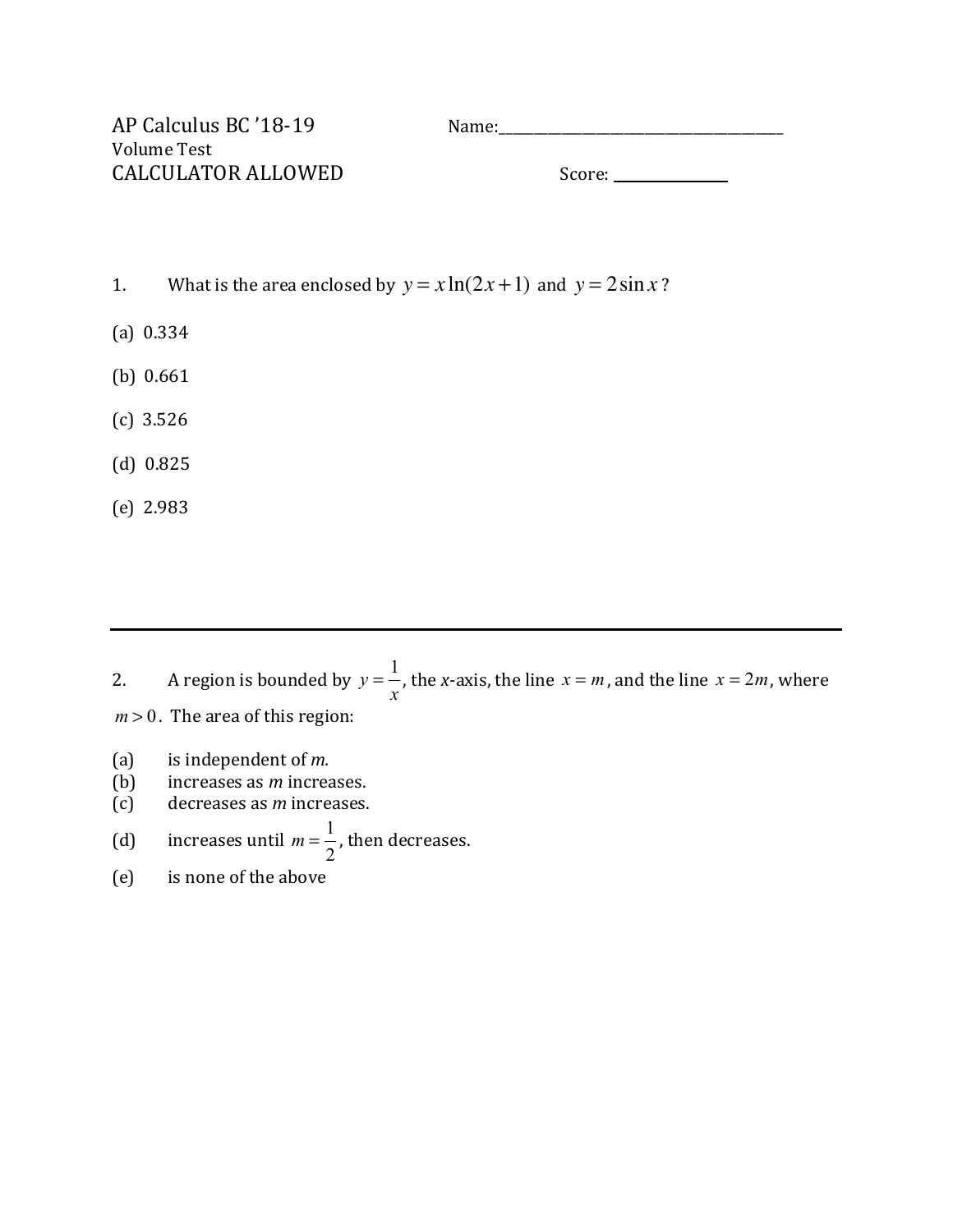3. Let R be the region in the first quadrant bounded by  $x = \sin^{-1} y$ , the *x*-axis, and  $x = \frac{\pi}{2}$ .

Which of the following integrals gives the volume of the solid generated when R is rotated about the *x*-axis?

- (a)  $\pi \int_0^{\pi/2} y^2 dy$  (b)  $\int_0^{\pi/2} y^2 dy$  (b)  $\pi \int_0^1 (\sin^{-1} y)^2 dy$
- (c)  $\pi \int_0^{\pi/2} (\sin^{-1} y)^2 dy$  (d)  $\frac{\pi}{2}$  $\int_0^{\infty} (\sin^{-1} y)^2 dy$  (d)  $\pi \int_0^1 (\sin x)^2 dx$  $\int_0^1$
- (e)  $\pi \int_0^{\pi} (\sin x)^2 dx$  $\frac{\pi}{2}$ ∫

4. Which of the following integrals gives the length of the graph  $y = \sin^2 x$  from  $x=a$ to  $x=b$ ?

(a)  $\int_{a}^{b} \sqrt{1+4\sin^{2}x \cos x} \, dx$  (b)  $\int_{a}^{b} \sqrt{1+\sin^{4}x} \, dx$ 

(c) 
$$
\int_{a}^{b} \sqrt{1 + 2\cos^{2} x} \, dx
$$
 (d)  $\int_{a}^{b} \sqrt{1 + \cos^{4} x} \, dx$ 

$$
\text{(e)} \qquad \int_{a}^{b} \sqrt{1 + 4\sin^2 x \cos^2 x} \, dx
$$

5. What is the slope of the line tangent to  $\tan x + 2xy = 3y^2 - 3$  at the point  $(0,-1)$ ?

(a)  $\frac{1}{6}$  (b) 0 (c)  $\frac{-1}{8}$  (d)  $\frac{1}{3}$  (e) undefined (a)  $\frac{1}{6}$ 1 3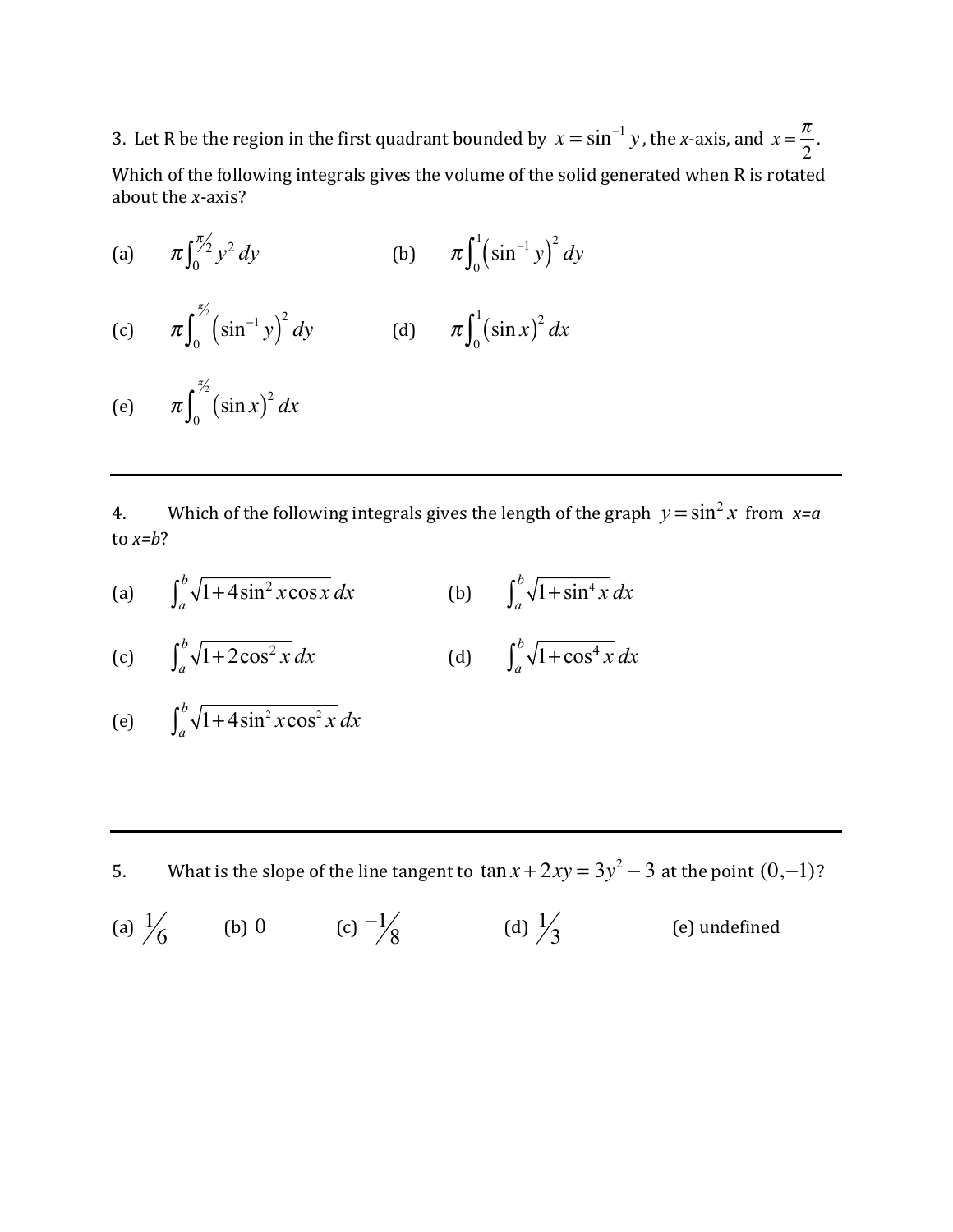6. Let *R* represent the region in the first quadrant bounded by  $y = -3x + 6$ . Which expression gives the volume of the solid with base  *whose cross-section perpendicular to* the x-axis are semi-circles?

(a) 
$$
\pi \int_0^2 (-3x+6)^2 dx
$$

- (b)  $\pi \int_{0}^{6} \left( \frac{6-y}{2} \right)$ 3  $\sqrt{}$  $\frac{6}{0} \left( \frac{6-y}{3} \right)$  $\int_0^6$ 2 *dy*
- (c)  $\frac{\pi}{4} \int_0^2 (-3x+6)^2 dx$
- (d)  $\frac{\pi}{8} \int_0^2 (-3x+6)^2 dx$

(d) 
$$
\frac{\pi}{2} \int_0^6 \left( \frac{6-y}{6} \right)^2 dy
$$

7. What is the volume of the solid formed when the region bounded by  $y = 2x + 5$ ,  $x = -1$ , and  $y = 0$  is rotated around the y-axis?

- (a) 9.75
- (b) 6.75
- (c) 21.205
- (d) 30.630
- (e) 179.594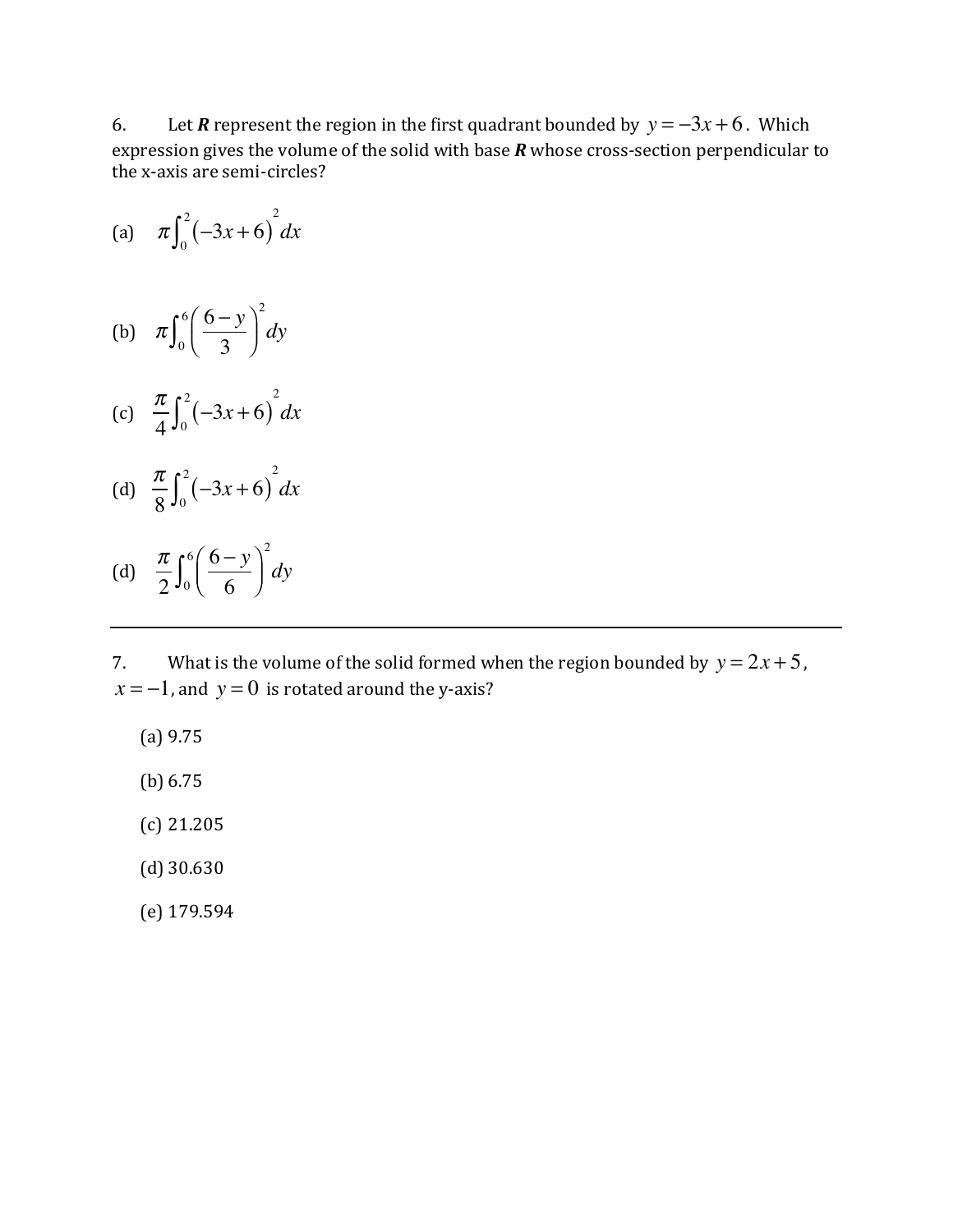8. Let *S* be the region bounded by  $y = x^2$  and  $y = 4$ .

a. Find the area of S. Show the anti-differentiation steps.

b. Find the volume of the solid generated by revolving S around the x-axis.

c. There exists a number  $k, k > 4$  , such that when  $\boldsymbol{S}$  is revolved around the line  $y = k$  , the resulting solid has the same volume as the solid in part (b). Write, but do not solve, an equation involving an integral expression that can be used to find the value of  $k$ .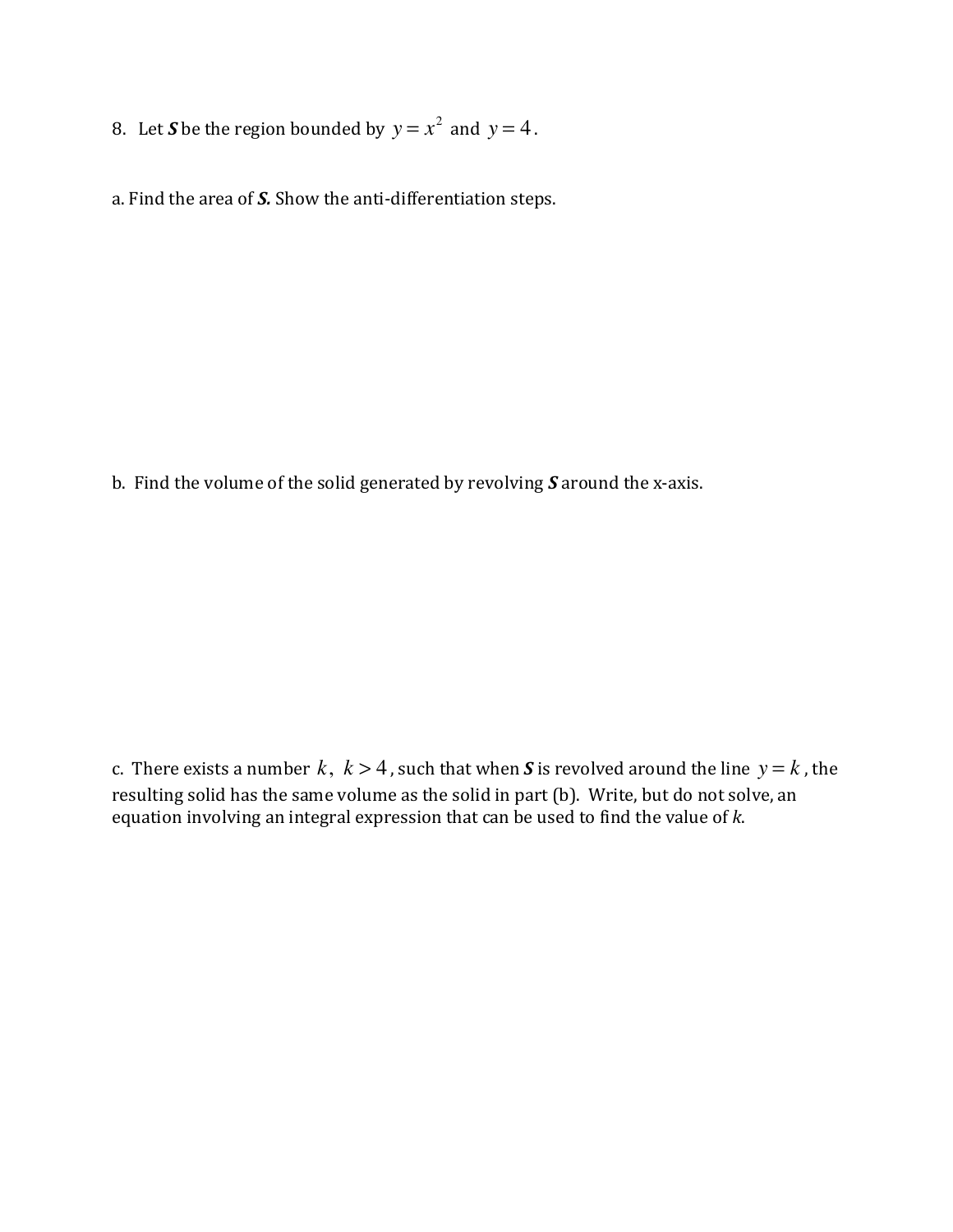9. Let *R* be the region bounded by  $y = \ln x$  and  $y = x - 2$ .



a. Find the volume of the solid whose base is  *and whose cross-sections perpendicular* to the x-axis are equilateral triangles with one side in the base.

b. Find the volume of the solid formed by revolving  *around the <i>y*-axis.